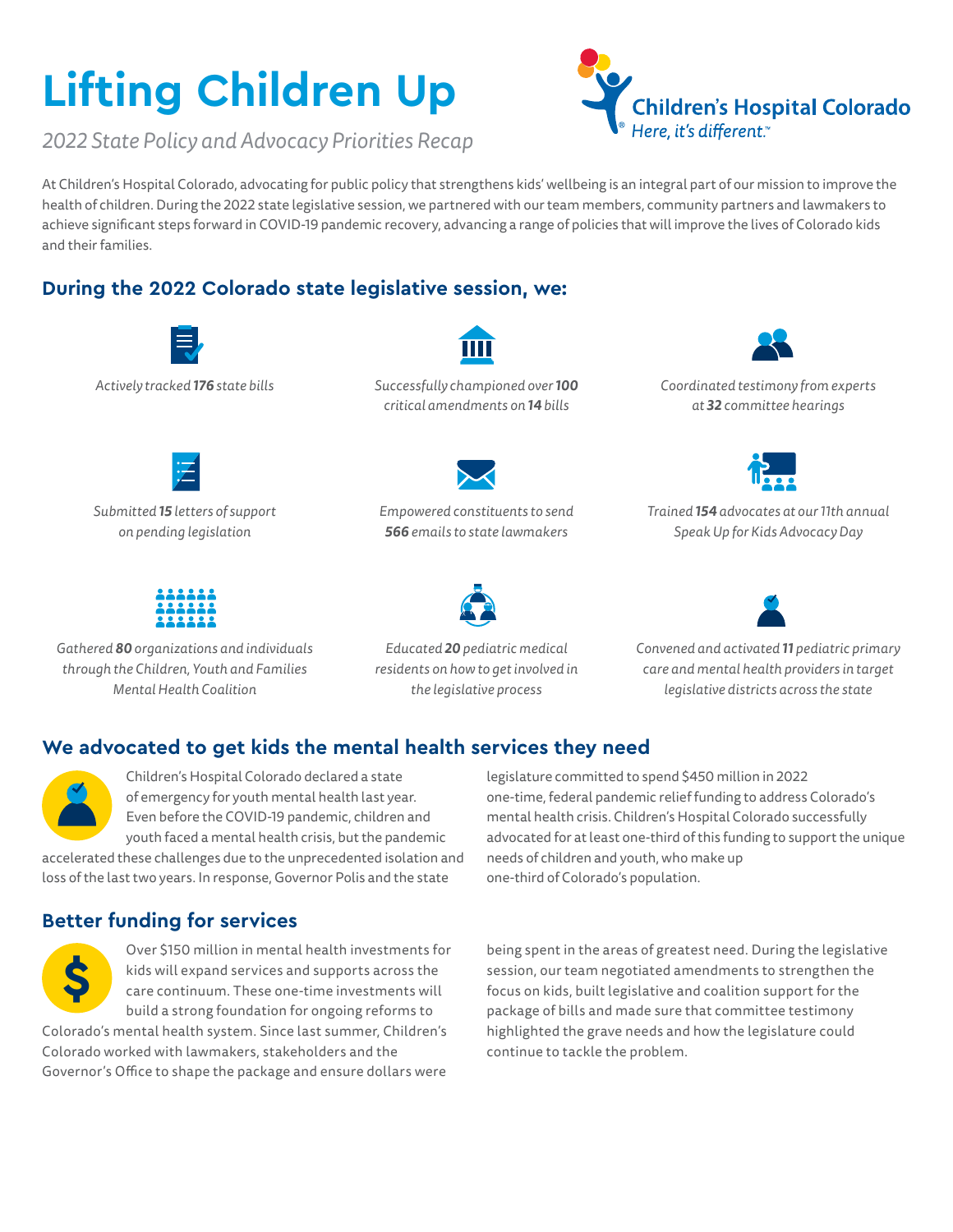#### **House Bill 1283**

- \$6 million for respite services
- \$8 million to expand the capacity of residential treatment facilities and treatment and therapeutic foster care providers who provide services to kids with higher needs
- \$5 million for substance use residential treatment for children and youth
- \$2.5 million to support in-home crisis services and supports for families
- \$35 million to build a facility to serve kids with complex neuro-psychiatric needs

#### **Senate Bill 147**

- \$4.6 million to the Colorado Pediatric Psychiatry Access & Consultation Program (CoPPCAP)
- \$5 million to expand access to behavioral health professionals in schools
- \$1.5 million to support school-based health centers

#### **House Bill 1281**

• \$90 million in community grants, including \$40 million specifically for children, youth and families to fund regional gaps in behavioral health services and to fund services along the care continuum including prevention, crisis and treatment programs

#### **House Bill 1369**

• \$2 million for a prevention and early intervention mental health program for families with children from prenatal to six years of age

#### **Senate Bill 177**

• \$12.2 million to create a statewide care coordination structure within the state's new Behavioral Health Administration

#### **Senate Bill 181**

• \$72 million for Colorado's behavioral health workforce to support for behavioral health provider loan repayment and scholarships, collaboration with higher education partners and expansions in peer support professionals

#### **Toward a more coordinated system of mental health programs**



In collaboration with our community partners, Children's Hospital Colorado also advocated to strengthen the accountability, transparency and coordination of Colorado's mental

health system. **House Bill 1278** establishes the new Behavioral Health Administration, which will serve as the single state agency to lead, promote and administer Colorado's state-funded mental health programs. Throughout this process, we advocated for the unique needs of children and youth, securing dozens of amendments to ensure the Behavioral Health Administration will include strong coordination of services for children and youth,

including services for the nearly half of Colorado kids who are covered by Medicaid. The work to build the Behavioral Health Administration is just beginning, and the agency will not be fully operational for years, so we also worked to strengthen Colorado's existing system of care. Through **House Bill 1214**, we sought to strengthen Colorado's crisis system by ensuring that every crisis facility provides services to all Coloradans, regardless of age or the presence of a disability. We also supported **Senate Bill 106**, which addresses conflicts of interest in Colorado's community mental health and substance use system.

#### **We expanded kids' healthcare coverage and access**



Alongside partners, we expanded kids' access to care as the legislature debated ways to improve equity, reduce costs and align the state and federal health reforms that have taken place over the last several years. Covering all children and helping them to get the routine and

preventive care they need is fundamental to achieving health equity in Colorado. That's why we worked with patient and child advocacy groups from across Colorado to support **House Bill 1289**, which will

provide access to Colorado Medicaid and the Child Health Plan *Plus* (CHP+) during pregnancy and for kids, regardless of their immigration status. We also supported **House Bill 1302** to fund grants that will enable greater integration of behavioral health services within primary care practices, and **House Bill 1325,** legislation that will advance value-based care in primary care. Together, these bills will strengthen pediatric primary care in Colorado.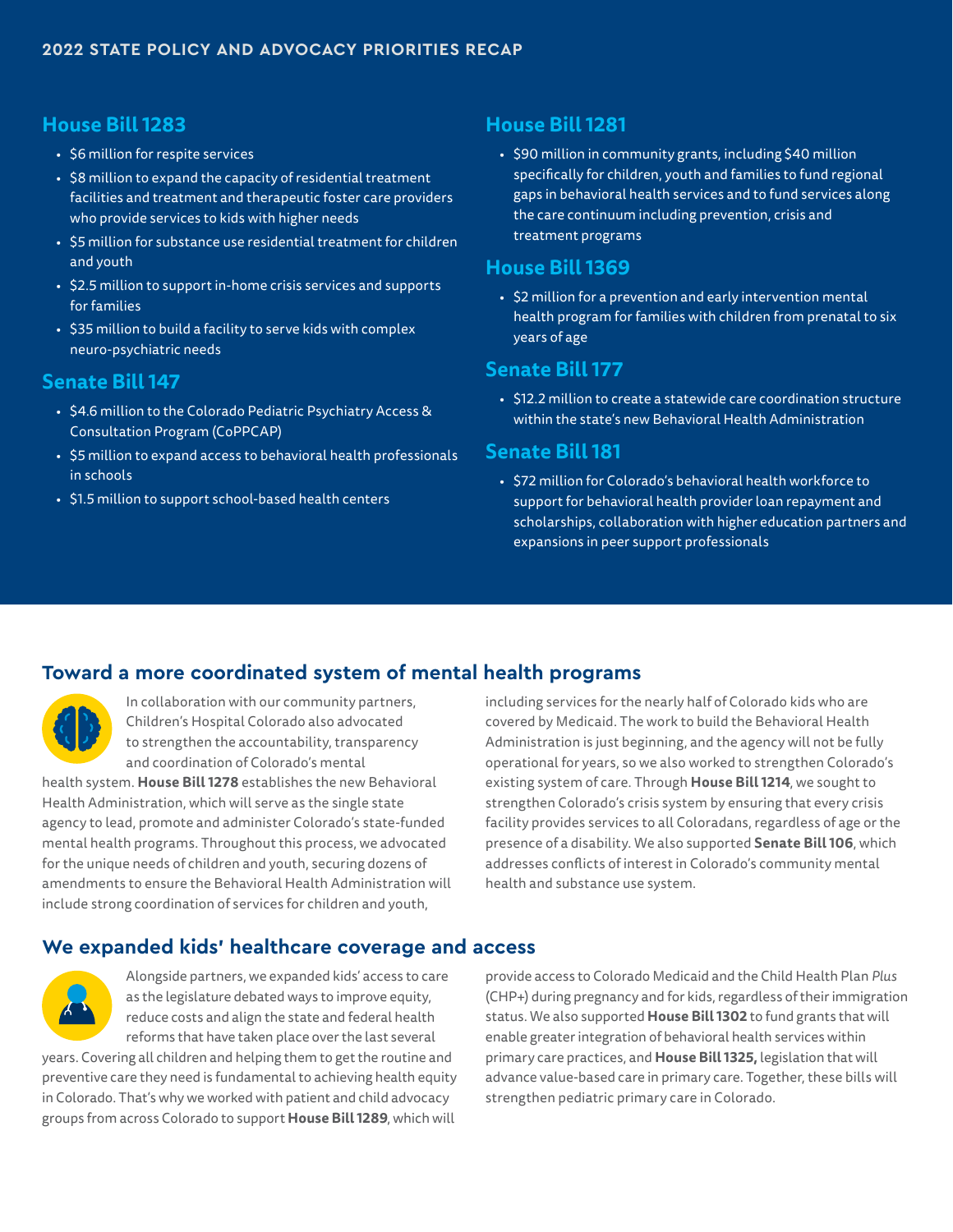## **We championed the healthcare workforce**



Healthcare providers have faced tremendous challenges over the past two years, and the strain on the workforce is apparent. Bipartisan state lawmakers successfully passed **Senate Bill 226** to invest \$61

million in one-time federal funding to address healthcare worker recruitment and retention efforts. The bill will create healthcare professional resiliency and retention programs, expand clinical training slots, provide tuition assistance, fund more school nurses

and develop career pathway programs in community colleges to address workforce shortages for in-demand professions. **House Bill 1401** builds on the existing shared governance framework for nurse staffing within hospitals by elevating the voices of frontline nurses, preserving nurses' ability to make clinical decisions and maintaining flexibility for hospitals to continue to meet the diverse needs of patients.

#### **We promoted a healthy and strong start in early childhood**



Early childhood development and education are key determinants of future health and well-being. We supported several bills to strengthen early childhood programming for children and families who face

significant barriers to access, as these programs are critical for providing kids with the strong foundation they need to thrive. **House Bill 1295** establishes the new Colorado Department of Early Childhood ,implementing the universal preschool program and transitioning existing home visiting and early childhood mental health programs into one unified agency. This bill takes several steps to address the existing challenges faced by families and providers,

including strengthening Colorado's early childhood infrastructure, developing a single application for families to access all publicly funded early education services and strengthening the state's early childhood workforce, including early childhood mental health providers.

**Senate Bill 213** invests federal pandemic relief dollars into scalable efforts to promote school readiness. **House Bill 1006** enhances access to more affordable childcare for families by exempting child care centers from property tax in Colorado.

## **We made progress in achieving health equity**



As part of Children's Hospital Colorado's diversity, health equity and inclusion strategy, we took our work in health equity policy to new heights this session by supporting several bills to address health disparities.

#### **Bolstering economic security**

Growing up in extreme poverty often has lifelong impacts on a person's well-being, so improving economic security for families with children can pay generational dividends. **House Bill 1259**  bolsters family economic security by increasing the basic cash assistance through the state's Temporary Assistance for Needy Families (TANF) program—known as Colorado Works—and improves Colorado's engagement and outreach to families that need the most support. **House Bill 1380** utilizes federal pandemic relief dollars to address hunger and food insecurity. The bill also boosts the efficiency of vital public benefit programs like the Supplemental Nutrition Assistance Program (SNAP), Low-Income Energy Assistance Program (LEAP), Medicaid, and Temporary Assistance for Needy Families (TANF).

#### **Supporting culturally-relevant healthcare**

We also supported **House Bill 1267**, which creates a grant program to fund the development of voluntary, culturally-relevant training programs for healthcare providers. Training programs will focus on providing care to priority populations, including people who are LGBTQ, people of color and people with disabilities. Healthcare professionals will be notified of available training each time they apply for or renew their license in Colorado. To be able to increase access to quality care and improve health outcomes for children and youth in Colorado, it is important for healthcare professionals to be equipped with the tools and training to care for the unique needs of their patients.